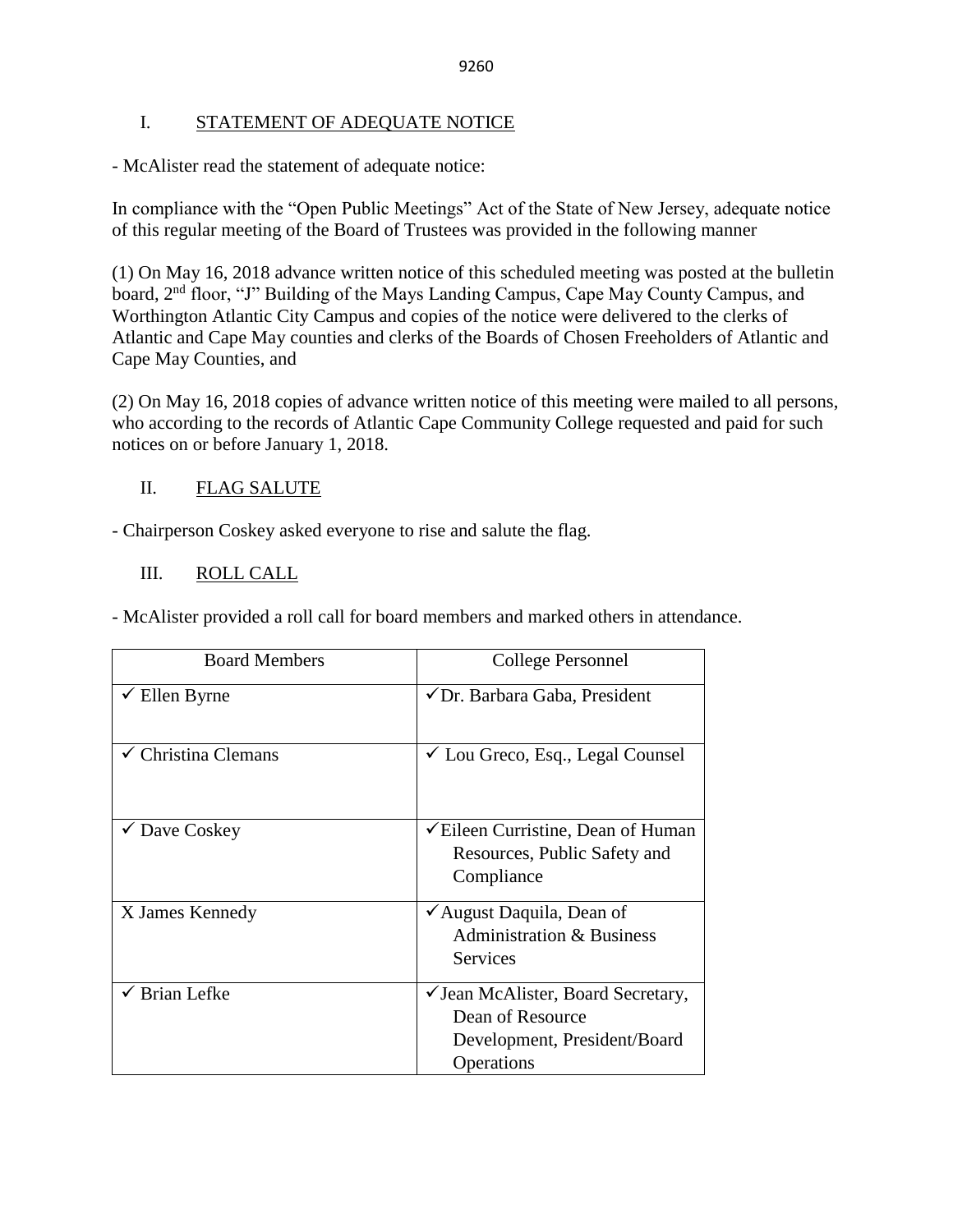| <b>Board Members</b>                                                                               | <b>College Personnel</b>                                                                                                                 |  |  |
|----------------------------------------------------------------------------------------------------|------------------------------------------------------------------------------------------------------------------------------------------|--|--|
| √ Jenna DeLuca                                                                                     | X Dr. Josette Katz, Interim Vice<br>President, Academic Affairs                                                                          |  |  |
| $\checkmark$ Daniel Money                                                                          | $\checkmark$ Leslie Jamison, Dean of Finance                                                                                             |  |  |
| X Maria K. Mento                                                                                   | √ Dr. Richard Perniciaro, Executive<br>Vice President - Planning,<br>Research, Information<br>Technology Services &<br><b>Facilities</b> |  |  |
| $\checkmark$ Thomas Milhous                                                                        | √Paula Stewart Davis, Acting Dean<br>of Student Affairs and<br><b>Enrollment Management</b>                                              |  |  |
| $\checkmark$ Donald J. Parker                                                                      | √Donna Vassallo, Dean<br>Worthington Atlantic City<br>Campus, and Dean of Career<br>and Workforce Training                               |  |  |
| $\checkmark$ Robert Bumpus                                                                         | √ Maria Kellett, Dean of Cape May<br><b>County Campus, Associate</b><br>Dean of Resource Development                                     |  |  |
| $\checkmark$ Maria Torres                                                                          | ✓ Laura Batchelor, Executive<br>Director of College Relations<br>and Marketing                                                           |  |  |
| $\sqrt{}$ Helen Walsh                                                                              |                                                                                                                                          |  |  |
| ✔ Leslie White-Coursey                                                                             |                                                                                                                                          |  |  |
| Others in Attendance                                                                               |                                                                                                                                          |  |  |
| $\checkmark$ Francine Springer, Cape May<br><b>County Government</b><br>$\checkmark$ Caesar Niglio | Bonnie Lindaw, Atlantic<br>$\checkmark$<br><b>County Government</b><br><b>Heather Peterson</b><br>$\checkmark$                           |  |  |
|                                                                                                    | ✓<br>Kathy Landau                                                                                                                        |  |  |

# IV. CALL TO ORDER -

-Chairperson Coskey called the meeting to order at 6 pm.

# V. PRESIDENT'S REPORT

-Dr. Gaba reported on the following:

# *Signage*

-We are currently redesigning the wayfinding and other signage at all three campuses that will be paid for through Chapter 12 funds. One example is the new sign on the Cape May County Campus building denoting Atlantic Cape Community College. Additionally, on the Mays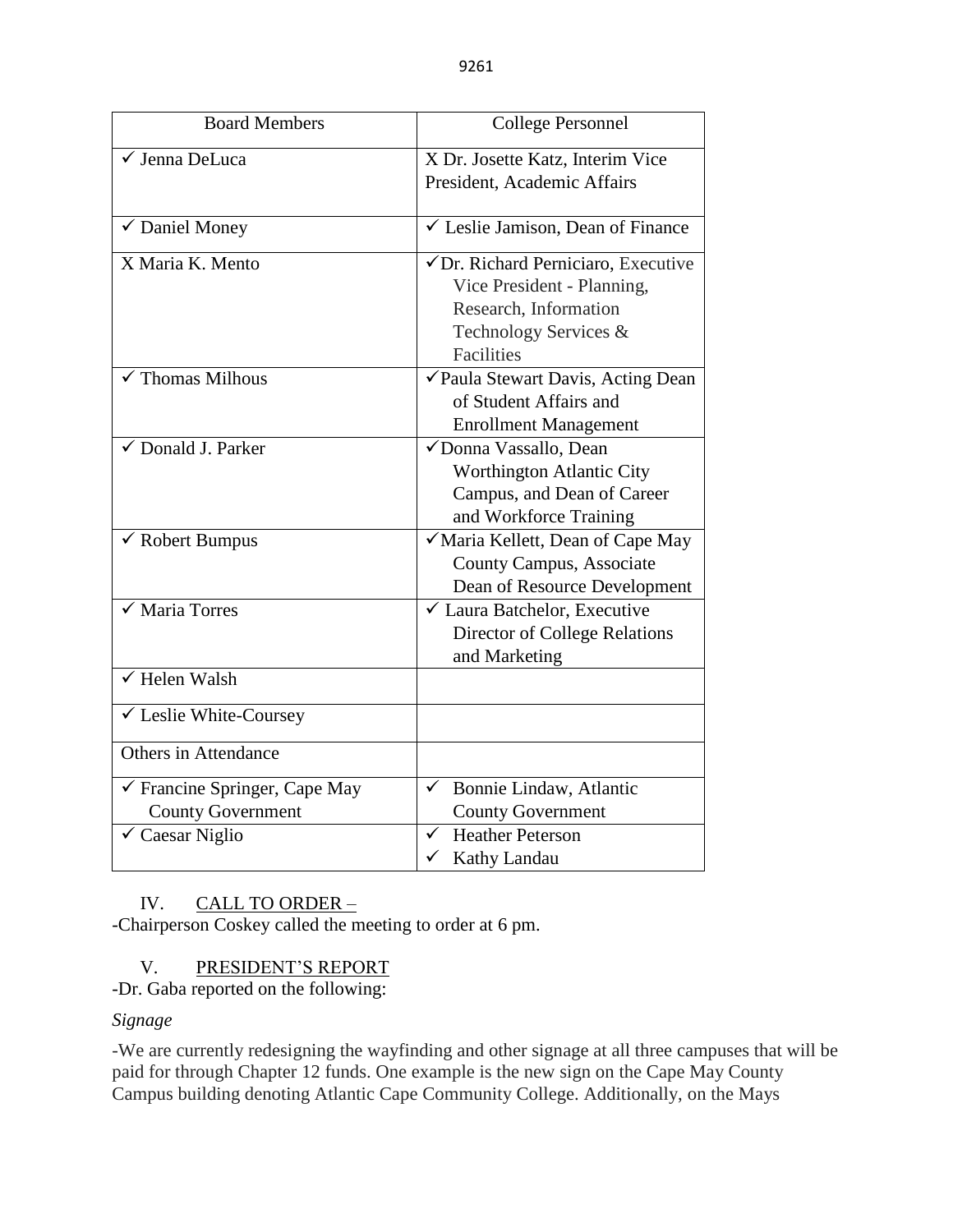Landing Campus the plan is to replace the digital board on the Black Horse Pike.

## *K-12 Initiatives*

-Academic Affairs is finalizing details on an agreement with Pleasantville High School to offer an *"Early College"* program whereby students will work toward an Associate of Liberal Arts degree at Atlantic Cape. This program is being coordinated by the George Washington Carver Education Foundation, as part of the Bill and Melinda Gates Foundation "Jobs for the Future"**.** Courses that meet Atlantic Cape requirements as college-level, with appropriately credentialed high school faculty, will be offered (on-site) at Pleasantville High School as part of dual-credit offerings. A signing ceremony has been scheduled for *June 25 at 10am.* Our goal is to approach other school districts to expand this model beyond Pleasantville High School, including Cape May County.

## *Stockton Partnership*

-Dr. Katz and Chef McClay attended the Stockton University Hospitality Management Advisory Board. Atlantic Cape has proposed that the schools partner together so Stockton Hospitality Management students can take Culinary Arts courses not offered at the Stockton campuses.

## *Community Outreach*

- Atlantic Cape's Workforce Development area in partnership with Cape May County Chamber has held a series of "*Customer Service"* classes, including May 16th at the Cape May Lewes Ferry Terminal.

-The Cape May County Campus team continues to work on campus visibility. A Farmers Market is scheduled throughout the summer, Thursdays, June 28 through August 30. There will be local produce vendors, food trucks, entertainment and children's activities.

- The Mays Landing Campus was the site for the *"Atlantic County Opioid Summit"* presented by the Superior Court in Atlantic and Cape May Counties. It was well attended with over 300 attendees representing law enforcement, recovery agencies, school districts, emergency management, hospitals, behavioral health centers, and members of community with an interest.

## *Enrollment*

-We up slightly up for summer 2.3% from last year, but at 91.5% of our FY 2019 goal with two more summer sessions to go. The Worthington Atlantic City Campus is showing an increase of 35 students year to year. We continue to monitor enrollment and review and eliminate as many registration barriers for students that is possible.

## **Inside the College (Commencement)**

**-** There were 748 graduates this year; 325 graduates walked in the ceremony. There were more than 2,000 family and friends in attendance. Each of our students has a story to tell about their journey to achieve their associate degree. Dr. Gaba shared a few examples of students who have shared stories with her. Many of our students were highlighted in the Press of Atlantic City and other media outlets.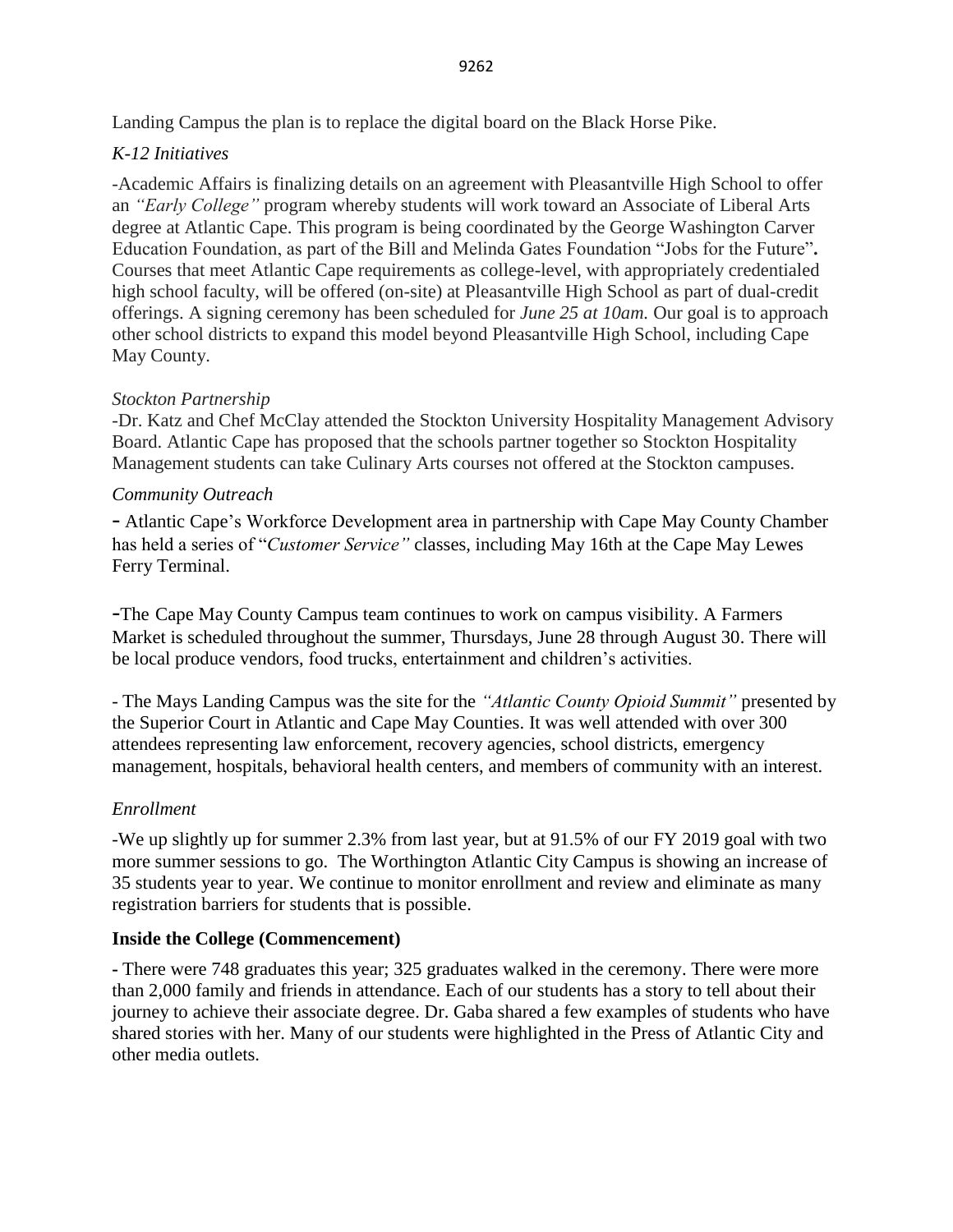### VI. COMMENTS FROM THE PUBLIC

- Chairperson Coskey called for comments from the public on agenda items.

- None noted

## VII. EXECUTIVE SESSION

-At 6:20 pm Chairperson Coskey requested a motion to go into Executive Session. -Trustee Lefke motioned to approve, Trustee Byrne seconded.

ROLL CALL:

ALL AYES NO NAYS NO ABSTENTION

Secretary's Note: Regular Session resumed at 6:59 pm.

## VIII. CONSENT RESOLUTONS

-McAlister read the following consent resolutions.

**Res. #97** Approve: Regular Session Minutes (April 24, 2018)

**Res. #101** Approve:. Authorizing the award of contract with T. L. Groseclose Associates for student insurance, accident and catastrophic for sports.

### **Res. #101**

## **RESOLUTION AUTHORIZING THE AWARD OF A CONTRACT FOR Student Insurance Accident and Catastrophic for Sports**

**WHEREAS**, under New Jersey Community College Contract Law a contract for Insurance may be negotiated or awarded without public advertising for bids; and

**WHEREAS,** the Purchasing Office has determined and certified in writing that the value of the acquisition should exceed the Pay to Play requirements of \$17,500; and

**WHEREAS,** the term of this contract is one year, and

**WHEREAS,** T.L. Groseclose Associates have submitted a proposal indicating they will provide Student Insurance per the attached schedules with the same rates as the prior year, and

**WHEREAS,** T.L. Groseclose Associates have completed and submitted a Business Entity Disclosure Certification which certifies that T.L. Groseclose Associates have not made any reportable contributions to a political or candidate committee in Atlantic County or Cape May County in the previous one year and that the contract will prohibit T.L. Groseclose Associates from making any reportable contributions through the term of the contract.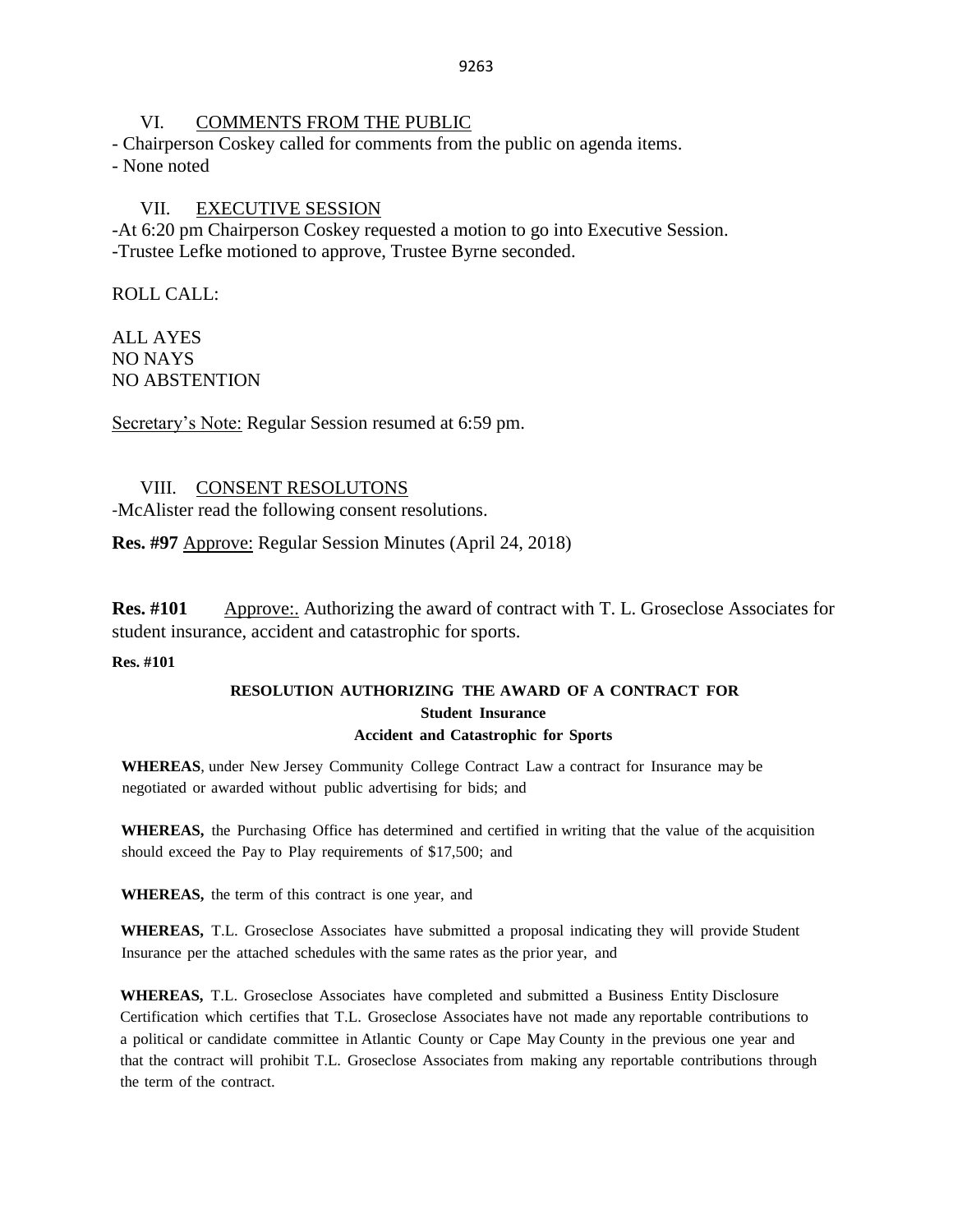**THEREFORE BE IT RESOLVED** that the Board of Trustees of Atlantic Cape Community College authorizes a contract with T.L. Groseclose Associates as described herein.

**BE IT FURTHER RESOLVED** that the Business Disclosure Entity Certification and the Determination of Value be placed on file with this resolution.

**Res. #102** Approve: Entering into a contract for three years at a cost based on the student fees collected for the Radiologic classes taught at Shore Medical Center.

#### **Res. #102**

#### **RESOLUTION AUTHORIZING THE AWARD OF A CONTRACT FOR PROFESSIONAL SERVICES Shore Medical Center Somers Point, NJ**

WHEREAS, under New Jersey Community College Contract Law (18A:64a-25.5) a Contract for Professional Services may be negotiated or awarded without public advertising for Bids, and

WHEREAS, as required by Play-To-Play law a Business Disclosure Entity Certification is on file, and

WHEREAS, Atlantic Cape needs an alternate site by to conduct coursework instruction in Radiologic Technology requiring knowledge and accessibility of specialized equipment not available on-site at the College, and

WHEREAS, a partner is required for our students to participate in related clinical fieldwork education endeavors in conjunction with the Atlantic Cape's Radiologic Technology degree program requirements, and

WHEREAS, Shore Medical Center is the only site in the area with facilities to provide these services, and

WHEREAS, Shore Medical Center can deliver the courses required by the College, and

WHEREAS, Shore Medical Center meets the requirements the College seeks in a partner including allowing the awarding of Title IV financial aid, and

WHEREAS, Shore Medical Center will work as a sub-contractor and will be paid on a per student, per course basis funded by student fees, and

WHEREAS, Shore Medical Center will provide an updated list of fees annually, and

WHEREAS, the course fees for academic year 2018-2019 are affixed hereto.

THEREFORE BE IT RESOLVED, that the Board of Trustees of Atlantic Cape Community College will enter into a contract for three years at a cost based on the student fees collected for the Radiologic classes taught at Shore Medical Center.

**Res. #103** Approve: To submit an application to the Emil Buehler Perpetual Trust, requesting a grant of \$200,000 in order to purchase drone teaching equipment, over the anticipated term of Jan. 1, 2019 through Dec. 31, 2019.

#### **Res. #103**

#### **Grant- Emil Buehler Perpetual Trust**

WHEREAS, the Emil Buehler Perpetual Trust is soliciting grant applications, and

WHEREAS, the Emil Buehler Perpetual Trust will provide competitive funding for the research and development of new and improved aircraft and promote the field of aviation science and technology, and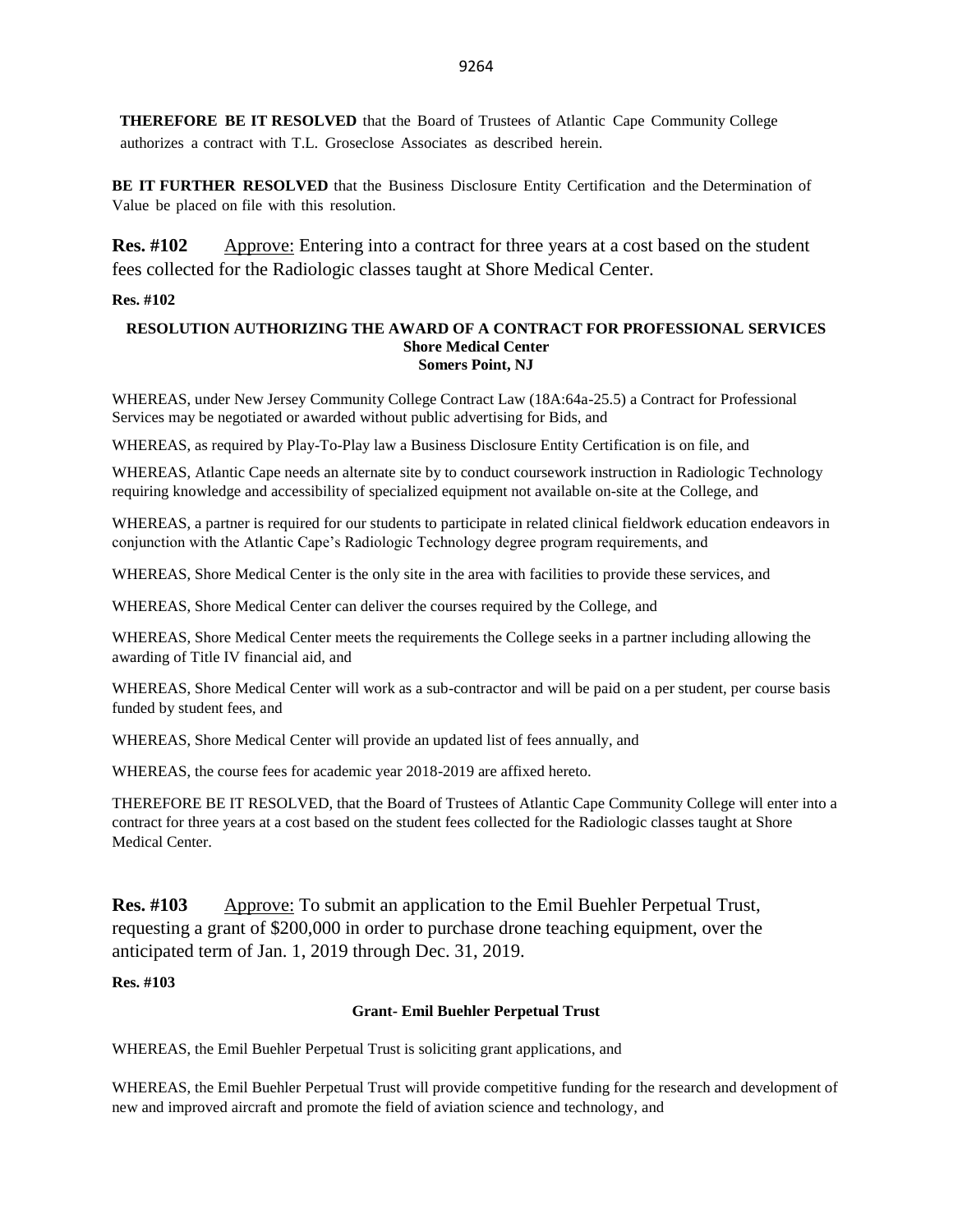WHEREAS, Atlantic Cape will request a grant of \$200,000 in order to purchase drone teaching equipment, over the anticipated term of Jan. 1, 2019 through Dec. 31, 2019.

THEREFORE BE IT RESOLVED that the Board of Trustees of Atlantic Cape Community College hereby grants approval to submit an application to the Emil Buehler Perpetual Trust, requesting a grant of \$200,000 in order to purchase drone teaching equipment, over the anticipated term of Jan. 1, 2019 through Dec. 31, 2019.

**Res. #104** Approve: To submit an application to the Gladys Brooks Foundation, requesting a grant of \$100,000 for endowment funds for scholarships for female students pursuing degrees and certifications in STEM, including aviation, over the anticipated term of Sept. 1, 2018 – Aug. 31, 2019.

**Res. #104**

#### **Grant-To Apply –Gladys Brooks Foundation**

WHEREAS, the Gladys Brooks Foundation is soliciting grant applications, and

WHEREAS, Atlantic Cape will request a grant of \$100,000 for endowment funds for scholarships for female students pursuing degrees and certifications in STEM, including aviation, over the anticipated term of Sept. 1, 2018 – Aug. 31, 2019.

THEREFORE BE IT RESOLVED that the Board of Trustees of Atlantic Cape Community College hereby grants approval to submit an application to the Gladys Brooks Foundation, requesting a grant of \$100,000 for endowment funds for scholarships for female students pursuing degrees and certifications in STEM, including aviation, over the anticipated term of Sept. 1, 2018 – Aug. 31, 2019.

**Res. #105** Approve: To submit an application to the State of New Jersey Dept. of Labor and Workforce Development's Workforce Innovation and Opportunity Act (WIOA) Title II, Adult Education and Family Literacy Consolidated Adult Basic Skills and Integrated English Literacy and Civics Education Grant Programs, Fiscal Year 2019 to provide adult basic education, literacy, and English as a second language services in Atlantic County and Cape May County, applying for these funds as a single entity in Atlantic County and as a lead agency with Cape May County Technical School District as a partner in Cape May County, requesting a continuation grant of \$450,060 for Atlantic County and a continuation grant of \$163,380 for Cape May County, over the term of July 1, 2018 – June 30, 2019.

#### **Res. #105**

### **Grant-To Apply Labor and Workforce Development's Workforce Innovation and Opportunity Act (WIOA) Title II**

WHEREAS, the State of New Jersey Dept. of Labor and Workforce Development is solicited applications for Workforce Innovation and Opportunity Act (WIOA) Title II, Adult Education and Family Literacy Consolidated Adult Basic Skills and Integrated English Literacy and Civics Education Grant Programs-FY 18, 19 and 20, and

WHEREAS, the Board of Trustees approved Resolution #107 at the March 28, 2017 meeting to submit an application to the State for FY 18, 19 and 20, to provide adult basic education, literacy, and English as a second language services in Atlantic County and Cape May County, applying for these funds as a single entity in Atlantic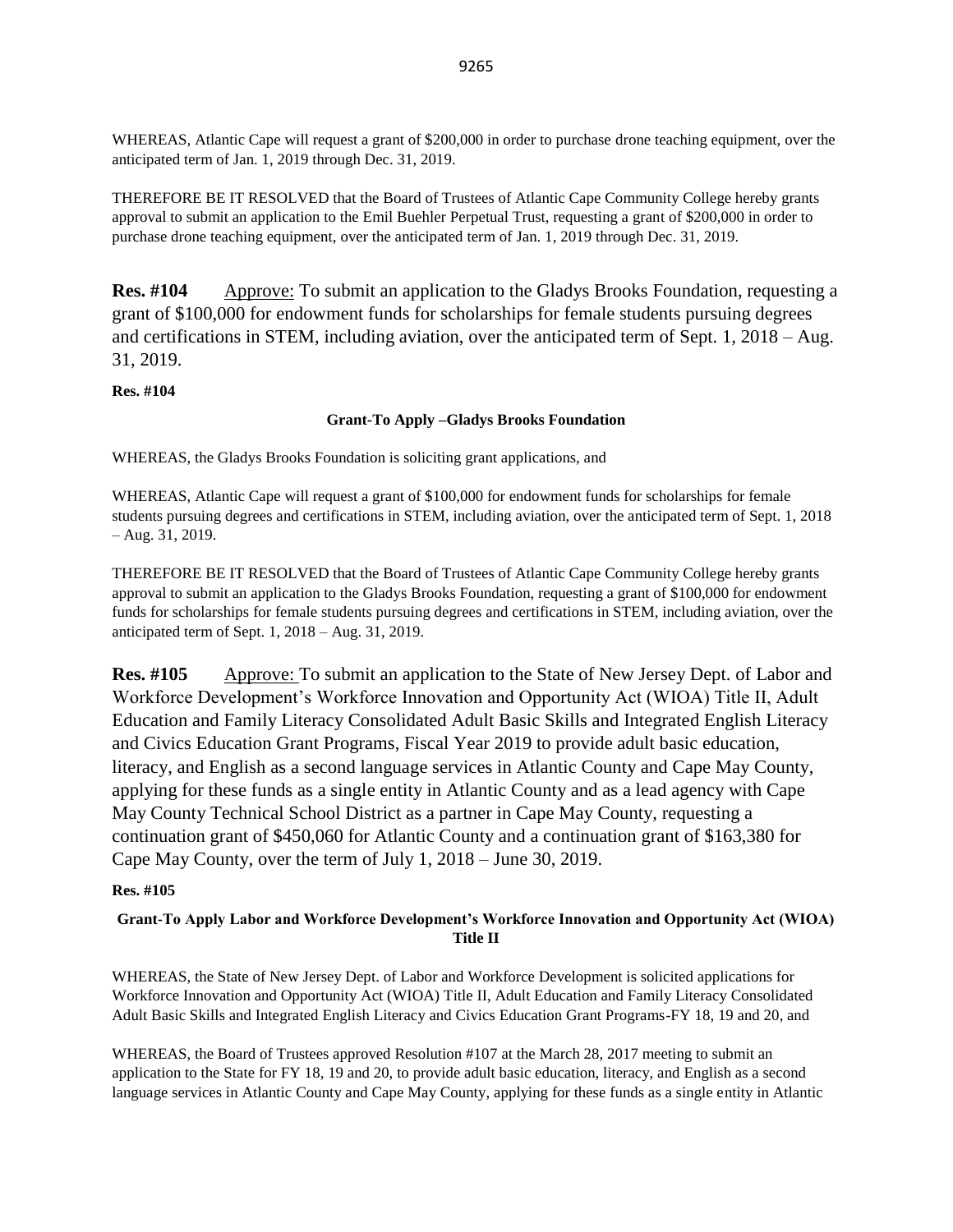County and as a lead agency with Cape May County Technical School District as a partner in Cape May County, requesting a grant of \$528,050, over the term of July 1, 2017 – June 30, 2018, and

WHEREAS, Workforce Innovation and Opportunity Act (WIOA) Title II, Adult Education and Family Literacy Consolidated Adult Basic Skills and Integrated English Literacy and Civics Education Grant Programs, Fiscal Year 2019 will provide Atlantic County with a continuation grant of \$450,060 and Cape May County with a continuation grant of \$163,380, over the term of July 1, 2018 – June 30, 2019.

THEREFORE BE IT RESOLVED that the Board of Trustees of Atlantic Cape Community College hereby grants approval to submit an application to the State of New Jersey Dept. of Labor and Workforce Development's Workforce Innovation and Opportunity Act (WIOA) Title II, Adult Education and Family Literacy Consolidated Adult Basic Skills and Integrated English Literacy and Civics Education Grant Programs, Fiscal Year 2019 to provide adult basic education, literacy, and English as a second language services in Atlantic County and Cape May County, applying for these funds as a single entity in Atlantic County and as a lead agency with Cape May County Technical School District as a partner in Cape May County, requesting a continuation grant of \$450,060 for Atlantic County and a continuation grant of \$163,380 for Cape May County, over the term of July 1, 2018 – June 30, 2019.

**Res. #106** Approve: To reaffirm Marketing polices needing non-substantial changes to title and area as described here in.

#### **Res. #106**

#### **Policies-Marketing Policies Renumber and Reaffirm**

WHEREAS, it is periodically necessary to review, reaffirm, and recommend changes to policies in order to ensure orderly operation of the College, and

WHEREAS, the following Policies have been identified as needing only non-substantial changes to title, area, and are seeking to be reaffirmed by the Board:

- Policy No. 507- Purchase of Broadcast or Print Media to be renumbered and renamed as Policy No. 302- Purchase of Advertising
- Policy No. 508- Style/ Use of College Seal or Logo to be renumbered Policy No. 303
- Policy No. 509- Official Advisor, College Recruitment/Marketing Publications to be renumbered Policy No. 304.
- Policy No. 510- Special Events to be renumbered Policy No. 305- Special Events.
- Policy No. 511- News Releases to be renumbered and renamed as Procedure No. 306.1- Media Contact & New Releases.
- Procedure No. 511.2 Media Contact to be renumbered as Policy No. 306 Media Contact.
- Policy No. 512- Graphic Design/ Production Services to be renumbered as Policy No. 307- Graphic Design/ Production Services.

THEREFORE BE IT RESOLVED, that the Board reaffirm the Policies as described here in.

**Res. #107** Approve: To approve the adoption of Policy No. 27-College Social Media Policy. **Res. #107**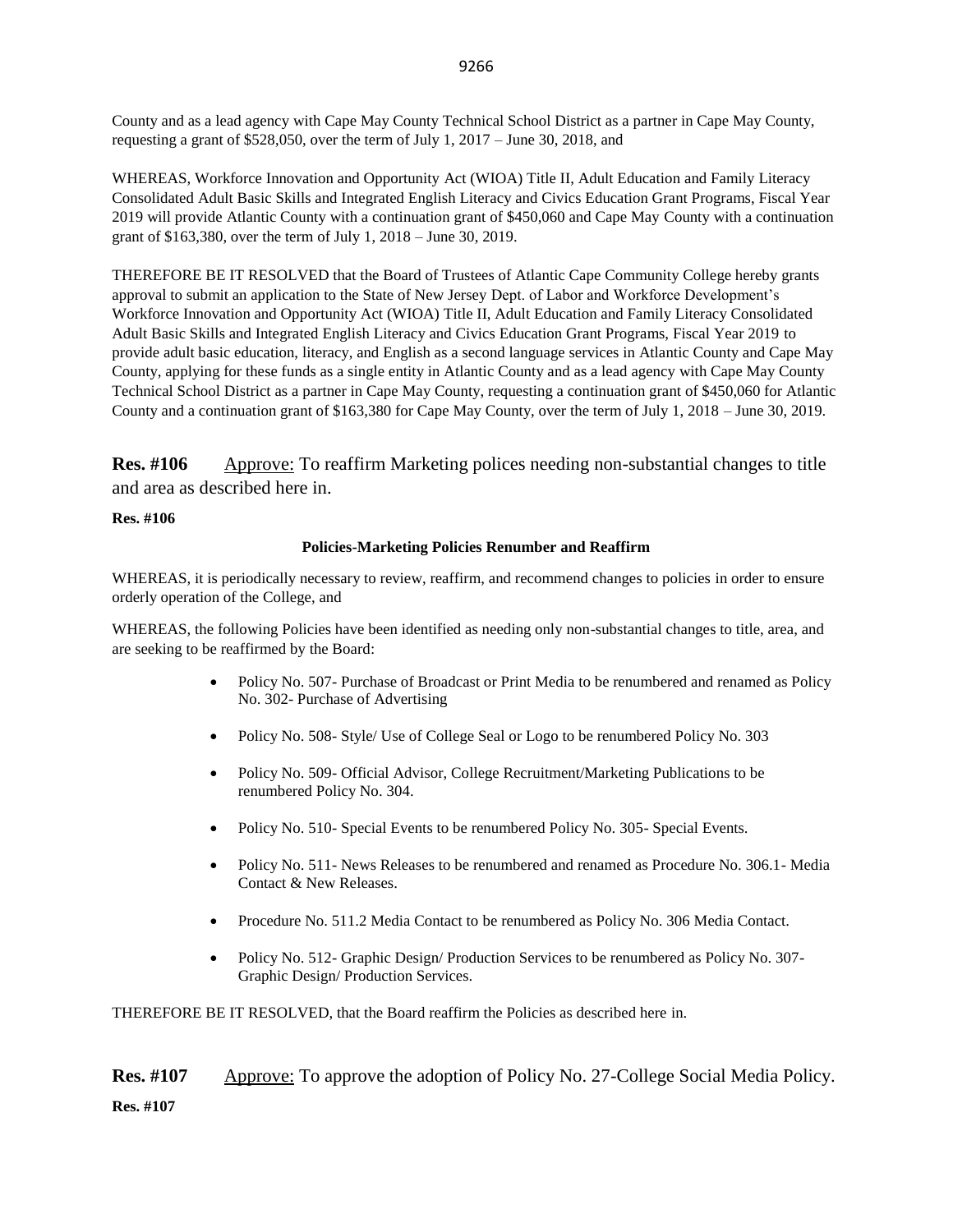#### **Policy No. 27-College Social Media Policy**

WHEREAS, it is periodically necessary to review, reaffirm, adopt and recommend changes to policies in order to ensure orderly operation of the College, and

WHEREAS, at the recommendation of the College and Middle States, the President has sought to establish and implement a social media policy, and

WHEREAS, this policy will establish appropriate standards for the use of social media by Atlantic Cape Community College.

THEREFORE BE IT RESOLVED, that the Board approved the adoption of Policy No. 27-College Social Media Policy.

### **Res. #109** Executive Session

-Trustee Lefke motioned to approve the consent agenda, Trustee Byrne seconded.

ROLL CALL:

AYES NO NAYS ABSTENTIONS-Trustee Bumpus abstained from #97.

Motion carried.

## IX. BUDGET REPORT

- Chairperson Coskey asked Trustee Byrne to provide a budget report as part of regular resolutions.

X. REGULAR RESOLUTIONS

**Res. #98** - FY18 Financial Statement for ten months ended April 30, 2018.

-As of April 30, 2018, the College has earned 92% of budgeted revenues and expended 82% of budgeted expenditures. Fiscal year to date revenue is down 3.7% from the prior year compared to a revised budgeted decrease of 1.7%. Fiscal year to date expenditures are down 5.5% from the prior year compared to a revised budgeted decrease of 3.2%. Although the revenues are down by more than the budgeted decrease, the expenditures are also down by more than budgeted. Fiscal year credits are above budget by 607 credits or .5%.

-The budgeted enrollment decrease was 7%. Net tuition and fee revenue, excluding pass-through Aviation and Radiology fees, is below budget by \$180,000 for the fiscal year to date. Culinary revenues are under their budgeted amount and account for the revenue shortfall. On the expense side, salaries and benefits, which account for 80% of the budget, are down 6.1% from the prior year.

-Based on the information known to date for the year to date actuals plus projected revenue and expenses through June 30, 2018, management projects that the College will be within the FY18 budgeted margin.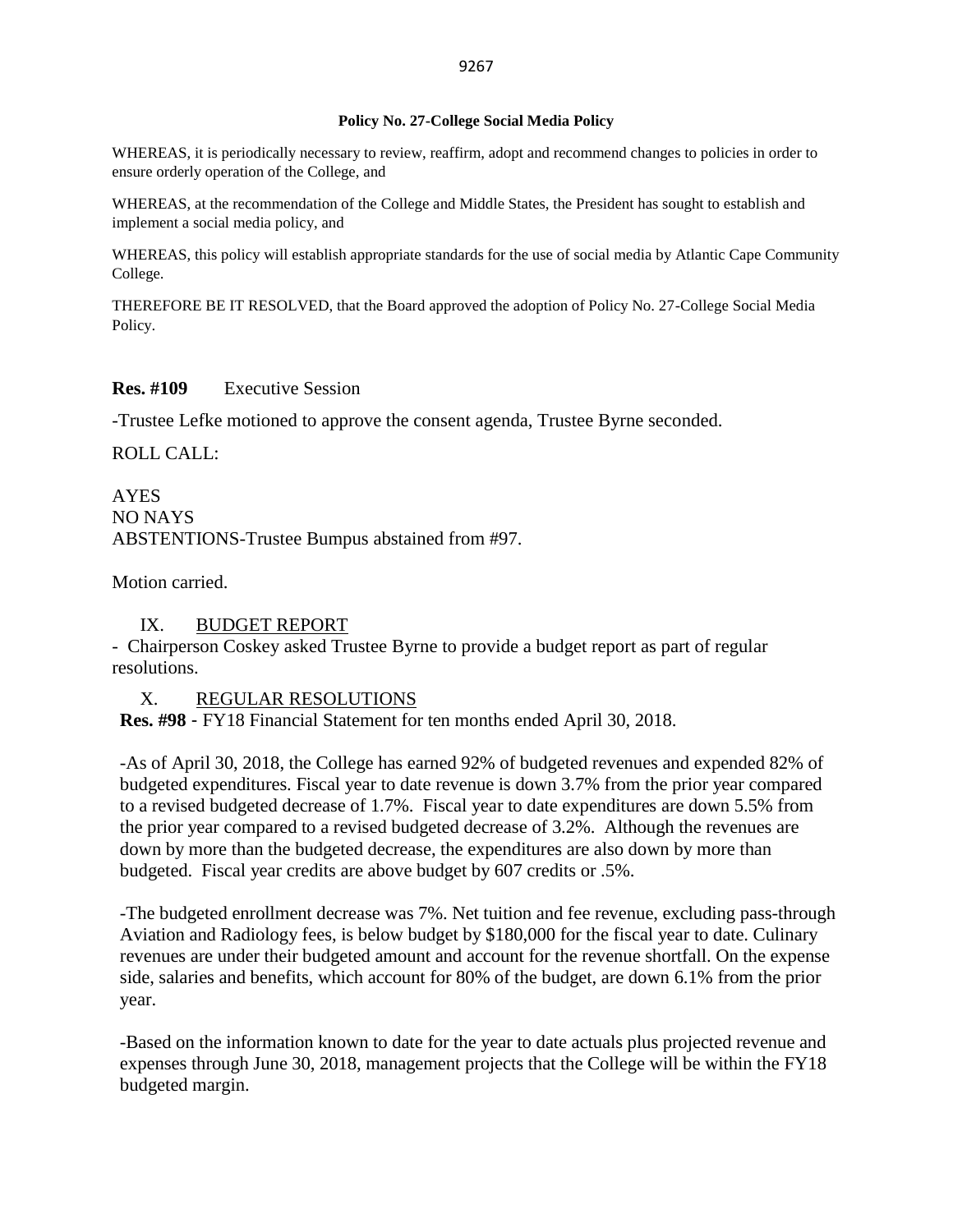-Trustee Byrne motioned to approve Res. #98, Trustee Torres seconded.

ROLL CALL:

ALL AYES NO NAYS NO ABSTENTIONS

**Res. #64 Rev** Approve: Tuition and Fee Schedule incorporating Radiology course fees and setting a tuition rate for Concurrent Courses taught on High School Premises commencing with the summer session FY 2019

#### **Res. #64 Rev**

WHEREAS, the Board of Trustees approved Resolution #64 on February 27, 2018, and

WHEREAS, the Radiology course fees were listed as TBD, and

WHEREAS, the Radiology course fees have been set for FY2019, and

WHEREAS, the need to establish a tuition rate for Concurrent Courses taught on High School premises has been identified,

THEREFORE BE IT RESOLVED that, upon recommendation of the President, the Board of Trustees approve Resolution #64 Revised incorporating Radiology course fees and setting a tuition rate for Concurrent Courses taught on High School Premises commencing with the summer session FY 2019.

| <b>SCHEDULE OF FEES</b><br><b>PROGRAMS - SPECIAL FEES (continued)</b> | FY 2019<br><b>PROPOSED</b> | <b>FY 2018</b><br><b>ACTUAL</b> |
|-----------------------------------------------------------------------|----------------------------|---------------------------------|
| Radiologic Technology                                                 |                            |                                 |
| Radiographic Procedures I Course Fee<br><b>RADX 102</b>               | \$1,872.75/course          | \$1,865.25/course               |
| Principles of Imaging I Course Fee<br><b>RADX 103</b>                 | \$1,248.50/course          | \$1,243.50/course               |
| Clinical Radiography I Course Fee<br><b>RADX 104</b>                  | \$1,248.50/course          | \$1,243.50/course               |
| Radiographic Procedures II Course Fee<br><b>RADX 105</b>              | \$1,872.75/course          | \$1,865.25/course               |
| Principles of Imaging II Course Fee<br><b>RADX 106</b>                | \$1,248.50/course          | \$1,243.50/course               |
| Clinical Radiography II Course Fee<br><b>RADX 109</b>                 | \$1,248.50/course          | \$1,243.50/course               |
| Clinical Radiography III Course Fee<br><b>RADX 201</b>                | \$1,872.75/course          | \$1,865.25/course               |
| Radiographic Procedures III Course Fee<br><b>RADX 202</b>             | \$1,248.50/course          | \$1,243.50/course               |
| Principles of Imaging III Course Fee<br><b>RADX 203</b>               | \$1,248.50/course          | \$1,243.50/course               |
| Radiation Biology & Protection Course Fee<br><b>RADX 204</b>          | \$1,872.75/course          | \$1,865.25/course               |
| Introduction to Advanced Modalities Course Fee                        | \$624.25/course            | \$621.75/course                 |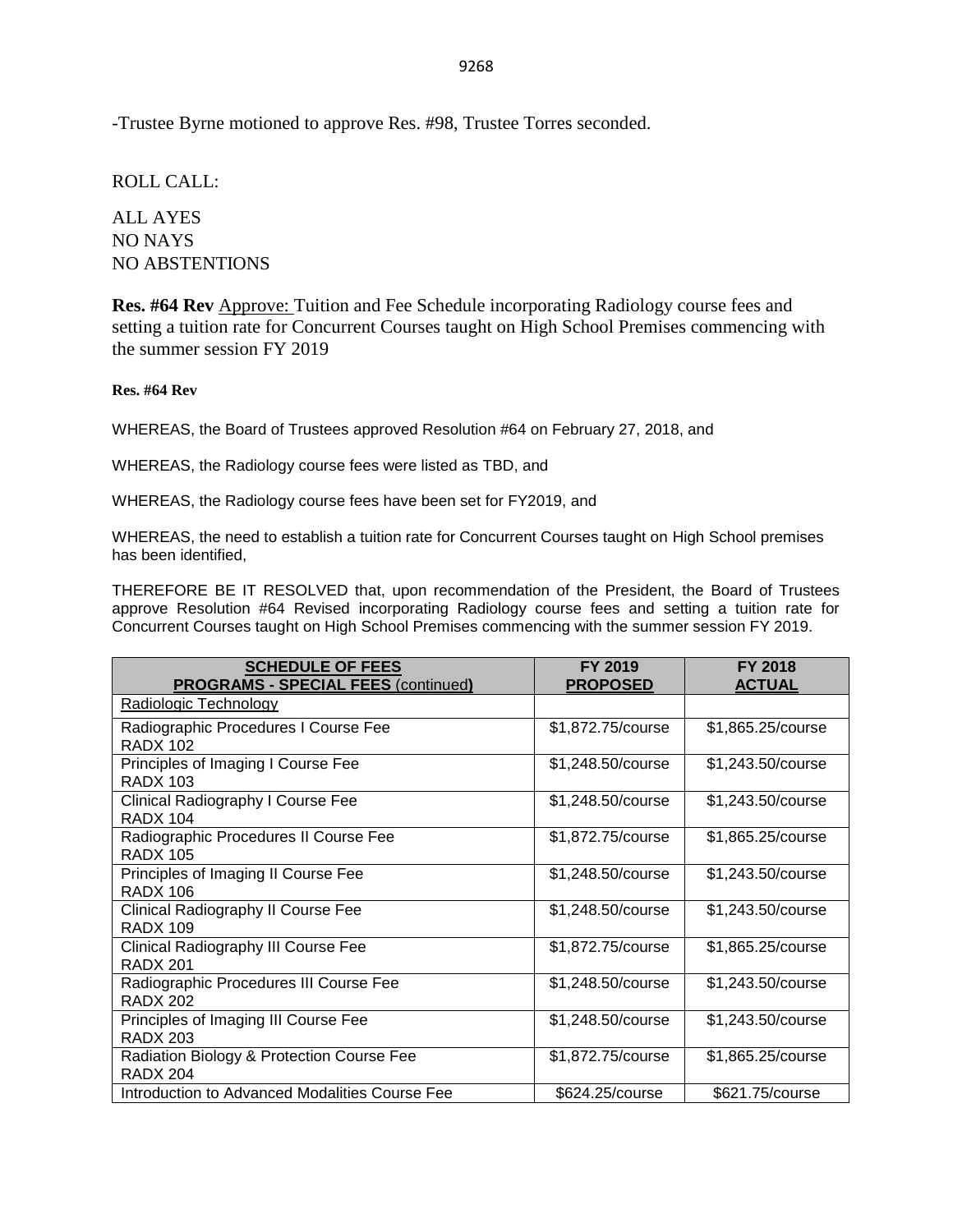| <b>SCHEDULE OF FEES</b><br><b>PROGRAMS - SPECIAL FEES (continued)</b> | <b>FY 2019</b><br><b>PROPOSED</b> | <b>FY 2018</b><br><b>ACTUAL</b> |
|-----------------------------------------------------------------------|-----------------------------------|---------------------------------|
| <b>RADX 205</b>                                                       |                                   |                                 |
| Clinical Radiography IV Course Fee<br><b>RADX 206</b>                 | \$1,872.75/course                 | \$1,865.25/course               |
| Clinical Radiography V Course Fee<br><b>RADX 207</b>                  | \$2,497.00/course                 | \$2,487.00/course               |

| <b>TUITION RATE FY2019</b>                                                  | FY 2019<br><b>PROPOSED</b>  | <b>FY 2018</b><br><b>ACTUAL</b> |
|-----------------------------------------------------------------------------|-----------------------------|---------------------------------|
| Concurrent Courses taught on High School Premises<br>(Tuition Onlv-no fees) | \$105.00 Per Credit<br>Hour |                                 |

-Trustee Byrne motioned to approve resolution #64 Revised, Trustee Milhous seconded.

ROLL CALL:

ALL AYES NO NAYS NO ABSENTIONS

**Res. #100** Approve: **RFP219**- Audit Services, 2-year contract, \$81,600.00, Bowman & Company, Woodbury, NJ; **OQ161**-CE Guide Printing, \$18,075.22, Engle Printing & Publishing, Mount Joy, PA.

#### **Res. #100**

#### **AWARD OF BIDS**

| <b>Number</b> | <b>Item and Vendor</b><br><b>Information</b> | <b>Amount</b>     |
|---------------|----------------------------------------------|-------------------|
| <b>RFP219</b> | Audit Services, 2-year<br>contract           | \$81,600.00       |
|               | Bowman & Company                             |                   |
|               | Woodbury, NJ                                 |                   |
| OQ161         | <b>CE Guide Printing</b>                     | \$18,075.22       |
|               | <b>Engle Printing &amp; Publishing</b>       |                   |
|               | Mount Joy, PA                                |                   |
|               |                                              | Total \$99,675.22 |

-Trustee Byrne motioned to approve resolution #100, Trustee Milhous seconded.

ROLL CALL:

ALL AYES NO NAYS NO ABSENTIONS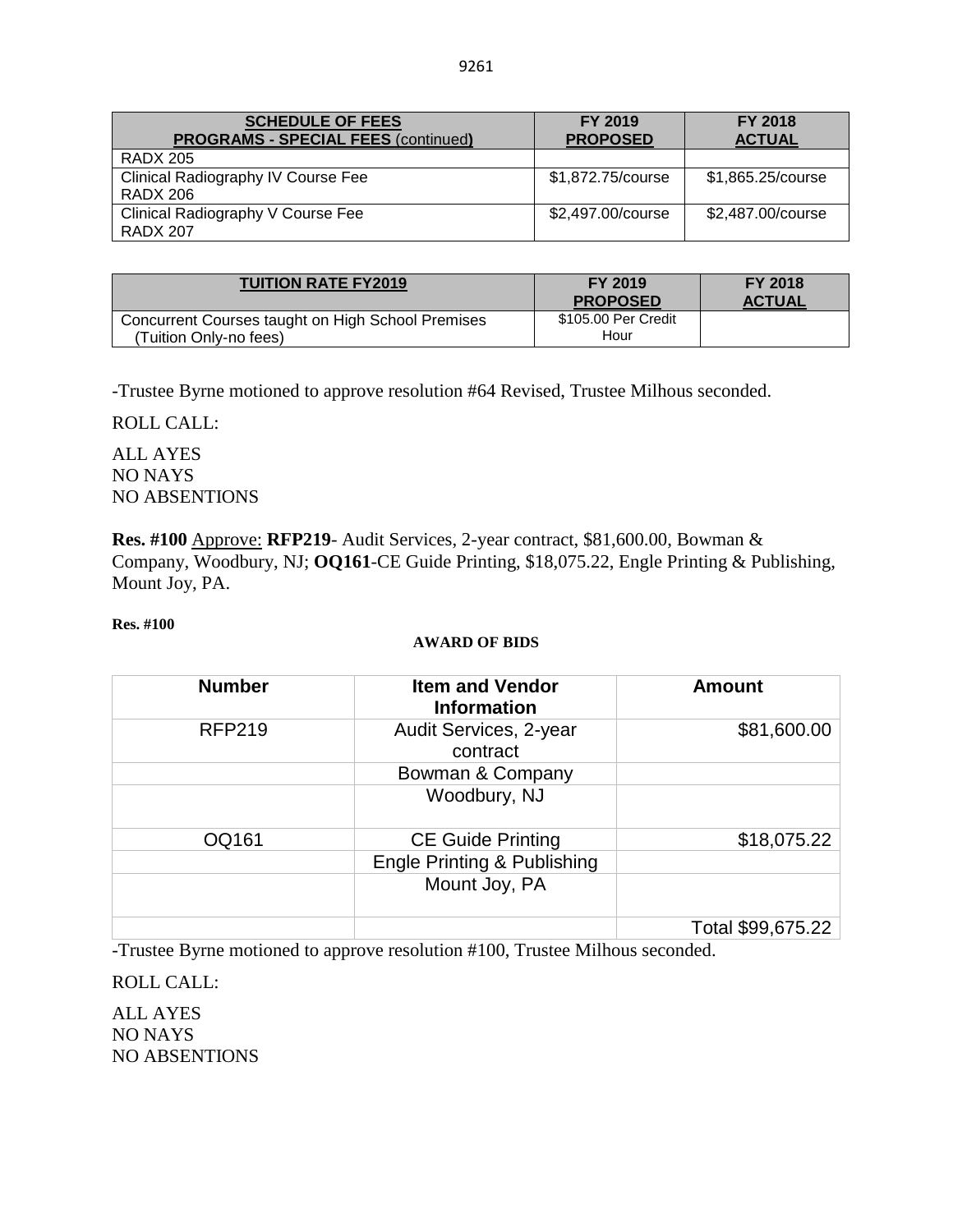**Res. #35 Rev** Approve: Extending the contract to U. S. Security Associates, Inc. from July 1, 2018 to December 31, 2018 up to \$200,000 for this period.

#### **Res. #35 Rev.**

#### **RESOLUTION AUTHORIZING THE AWARD OF A CONTRACT FOR PROFESSIONAL SERVICES U. S. Security Associates, Inc. Atlantic City, NJ**

WHEREAS, under New Jersey Community College Contract Law (18A:64a-25.5) a Contract for Professional Services may be negotiated or awarded without public advertising for Bids; and

WHEREAS, as required by Play-To-Play law a Business Disclosure Entity Certification is on file; and

WHEREAS, at the November 24, 2015 meeting the Board of Trustees approved resolution #35 to have U. S. Security Associates, Inc. provide an armed security presence on each of the College's three campuses, and

WHEREAS, the Board of Trustees approved extending the contract to U. S. Security Associates Inc. on multiple occasions with the most recent being at the December 19, 2017 meeting Resolution #35 *Revised* to June 30, 2018, and

WHEREAS, the use of a private security firm providing retired police and sheriff officers as security guards, will enhance the capacity for a more rapid, on-site armed response to an active violent incident at the College, and

WHEREAS, U. S. Security Associates, Inc. exclusively engages retired police and sheriff officers, who are trained to respond to an active shooter event, and

WHEREAS, U. S. Security Associates, Inc. will allow the College to oversee and assign duties to their guards, which means they can rapidly assimilate into the College culture in their interaction with the students, employees, and visitors, and

THEREFORE BE IT RESOLVED, that the Board of Trustees of Atlantic Cape Community College extends the contract to U. S. Security Associates, Inc. from July 1, 2018 to December 31, 2018 up to \$200,000 for this period.

-Trustee Byrne motioned to approve Resolution #35 Revised, Trustee Lefke seconded.

ROLL CALL:

ALL AYES NO NAYS NO ABSENTIONS

**Res. #108** Approve: The revision to the Cape May Campus Student Success Center at a cost not to exceed \$120,000.

**Res. #108**

#### **Resolution Revising the Cape May County Campus Student Success Center**

**WHEREAS,** the State approved funding under the State of New Jersey Building Our Future Bond Act for the College to renovate space on the Cape May County Campus for a Student Success Center in 2013, and

**WHEREAS,** the total amount of State funding is \$500,620 with a match of \$166,873 from Cape May County for a project total of \$667,493, and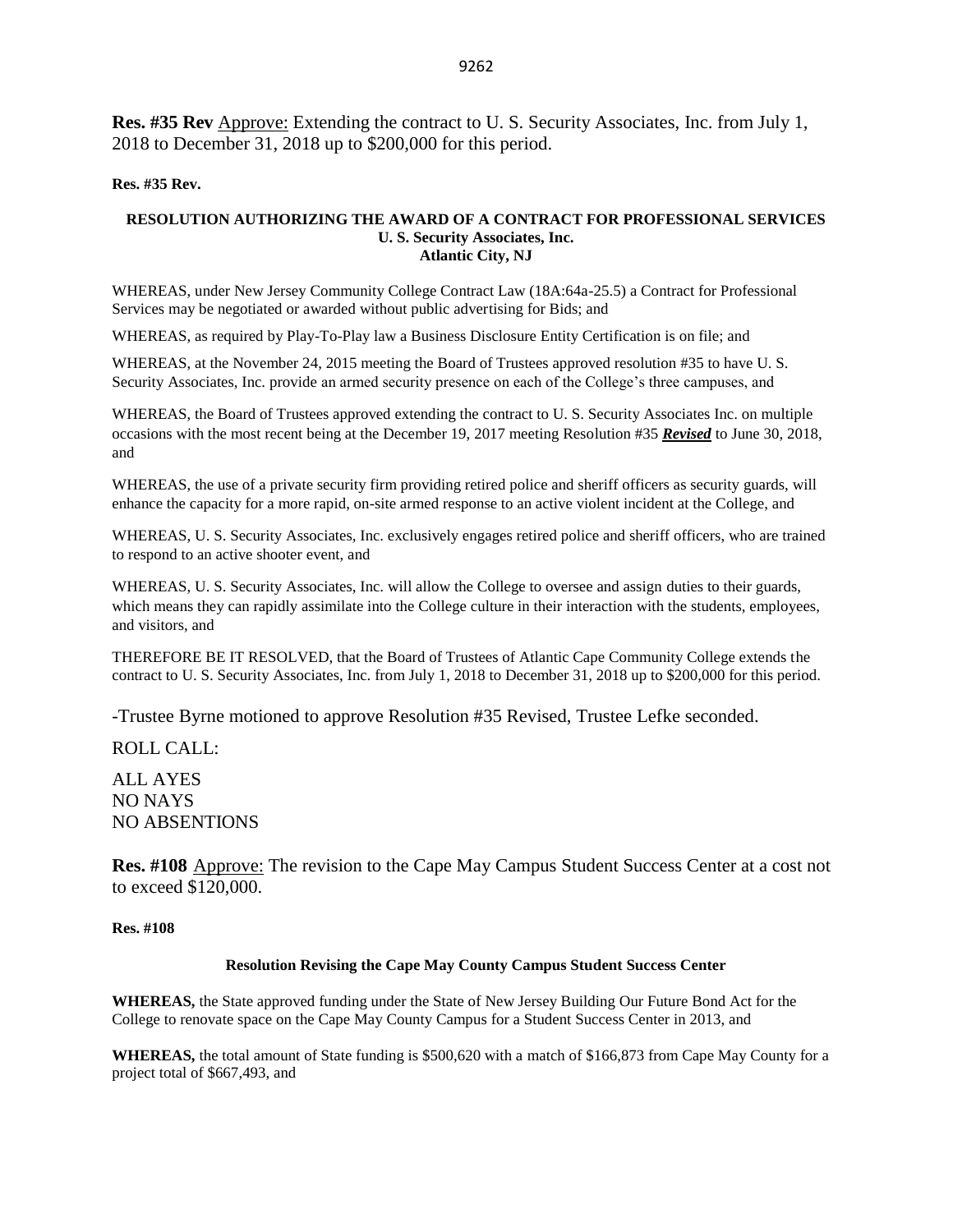**WHEREAS,** the Student Success Center project was scaled back from the original grant application due to budget estimates causing room eliminations, and

**WHEREAS,** the cost of the project came in under budget and there are remaining funds from the grant including the match of about \$120,000, and

**WHEREAS,** the College wants to use these funds to make some revisions to the Student Success Center renovating and refitting of approximately 600 square feet of the original Student Success Center computer lab in order to provide students with a space for group seminars, group advising and other similar applications, and

**WHEREAS,** the revised plan calls for the relocation of computers to *Student Success Computer Lab A*, which is designed for supplemental instruction, and in addition, laptop computers will be purchased for a *Student Success Computer Lab B* for the purpose of providing learning and career planning assistance designed to enhance success.

**NOW THEREFORE, BE IT RESOLVED** that the Board of Trustees of Atlantic Cape Community College approve the revision to the Cape May Campus Student Success Center at a cost not to exceed \$120,000.

-Trustee Byrne noted that there were funds left in Go Bonds and the State was asked to reallocate the remainder of the funds for this project.

-Trustee Walsh motioned to approve resolution #108, Trustee Deluca seconded.

ROLL CALL: ALL AYES NO NAYS NO ABSENTIONS

**Res. #99** Approve: Faculty Promotions-**Svetlana Marzelli**, from Associate Professor, Computer Information Systems to Professor, Computer Information Systems effective September 4, 2018 at a salary increase from \$65,712 to \$73,858; **Jolie Master**, from Assistant Professor, Biology to Associate Professor, Biology effective September 4, 2018 at a salary increase from \$59,061 to \$62,371. Resignation-**Janet Marler,** Associate Dean, Academic Support Services effective June 1, 2018.

#### **Res. #99**

#### **Personnel Action**

It is respectfully requested, upon the recommendation of the President, that the Board approve the following:

#### Faculty Promotions

**Svetlana Marzelli**, from Associate Professor, Computer Information Systems to Professor, Computer Information Systems effective September 4, 2018 at a salary increase from \$65,712 to \$73,858.

**Jolie Master**, from Assistant Professor, Biology to Associate Professor, Biology effective September 4, 2018 at a salary increase from \$59,061 to \$62,371.

#### Resignation

**Janet Marler,** Associate Dean, Academic Support Services effective June 1, 2018.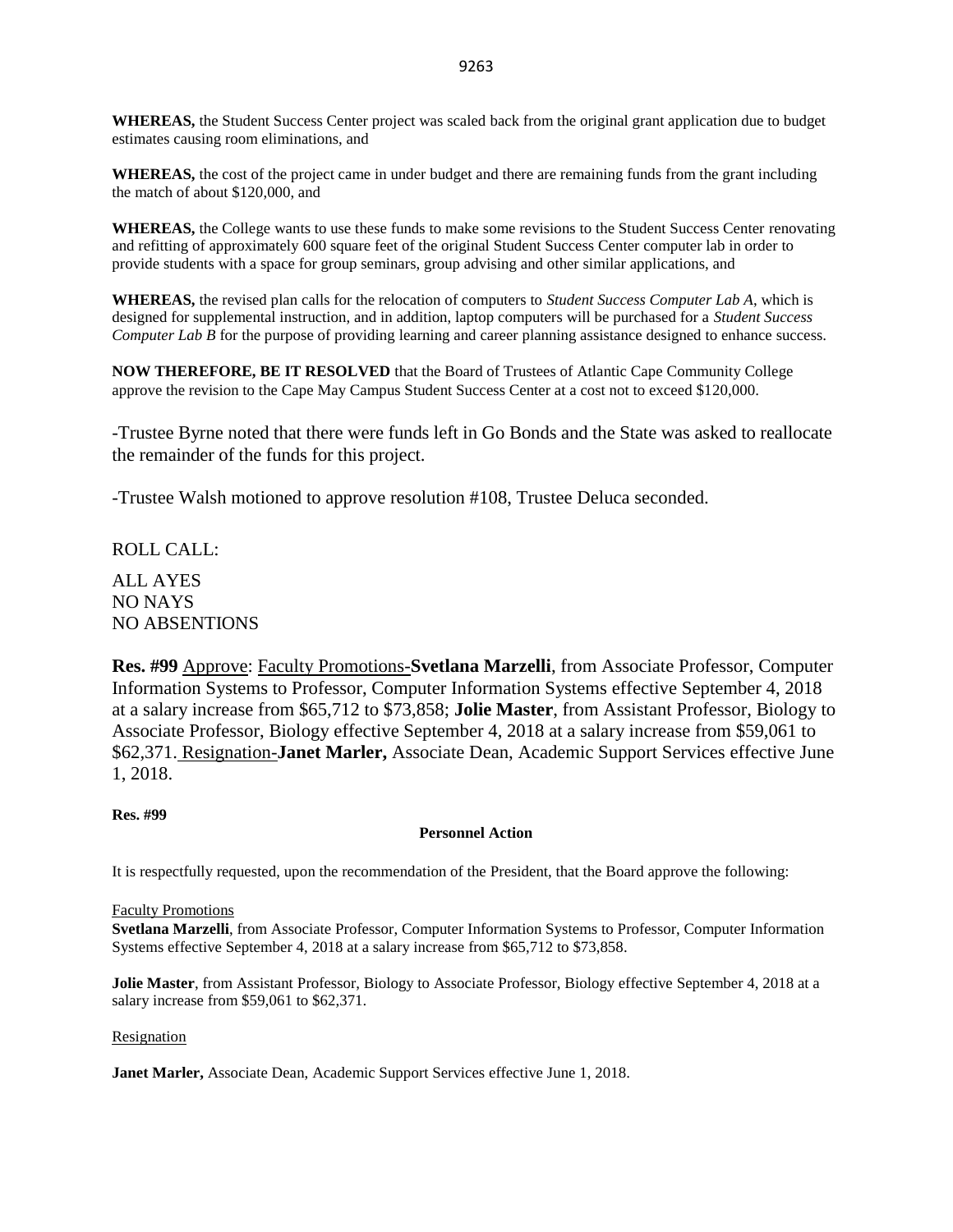-Trustee Parker motioned to approve resolution #99, Trustee Milhous seconded.

ROLL CALL:

ALL AYES NO NAYS NO ABSENTIONS

**Res. #99A** Approve: Reclassification-**Dorothy Filomena** from Science Lab Assistant, Science to Science Lab Specialist, Science with a base salary increase bringing her salary from \$37,902 to \$39,797 effective May 23, 2018; **Amanda McCullough** from Public Relations/Social Media Specialist, College Relations to Public Relations/Social Media Manager, College Relations with a base salary increase bringing her salary from \$40,598 to \$46,861 effective May 23, 2018; **Caesar Niglio,** Master Technician, Student Affairs with a base salary increase bringing his salary from \$65,596 to \$68,876 effective May 23, 2018.

### **Res. #99A**

#### **Personnel Action- Reclassification**

It is respectfully requested, upon the recommendation of the President, that the Board approve the following: Reclassifications

**Dorothy Filomena** from Science Lab Assistant, Science to Science Lab Specialist, Science with a base salary increase bringing her salary from \$37,902 to \$39,797 effective May 23, 2018.

**Amanda McCullough** from Public Relations/Social Media Specialist, College Relations to Public Relations/Social Media Manager, College Relations with a base salary increase bringing her salary from \$40,598 to \$46,861 effective May 23, 2018.

**Caesar Niglio,** Master Technician, Student Affairs with a base salary increase bringing his salary from \$65,596 to \$68,876 effective May 23, 2018.

-Trustee Parker noted that additional responsibilities are necessary to continue the work of the College efficiency and effectively due to downsizing.

-Trustee Parker motioned to approve resolution #99A, Trustee Money seconded.

ROLL CALL:

ALL AYES NO NAYS NO ABSENTIONS

## XI. COMMITTEE REPORTS: Discussion/Questions

PERSONNEL AND BOARD DEVELOPMENT- Trustee Parker noted there were no items on the Clery Act Report.